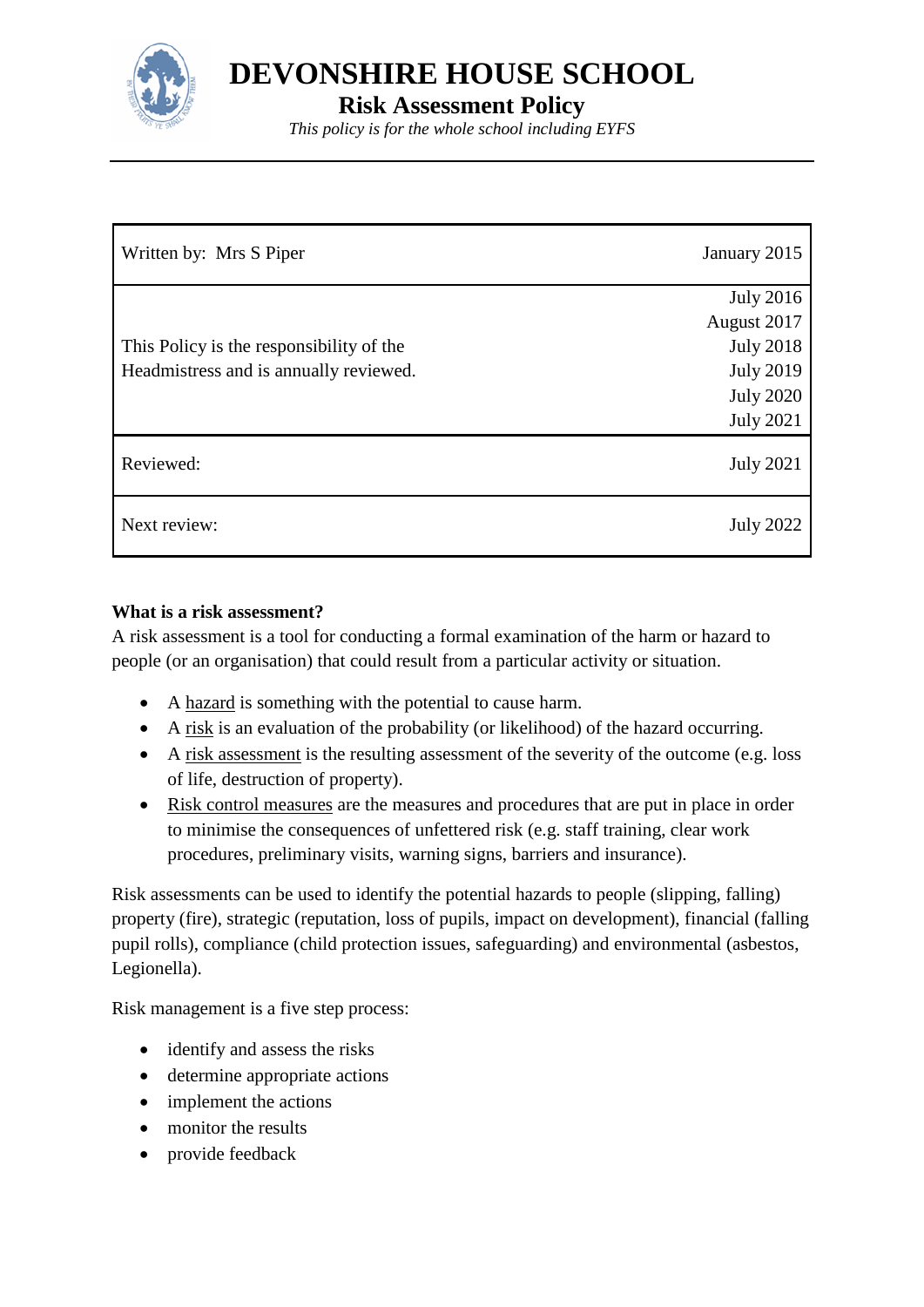### **Why have risk assessments?**

Risk assessments are a legal requirement. In addition to focusing on prevention-as opposed to reacting when things go wrong-it is possible to prevent accidents and injuries that could ruin lives, damage reputations and cost money. Preventative measures can often be surprisingly simple and cost-effective, such as the application of hazard warning tape to a trip hazard, or ensuring that chemicals are properly stored in locked containers.

### **What areas require risk assessments?**

There are numerous activities carried out at Devonshire House School each of which requires its own separate risk assessment. The most important of these cover:

- Fire safety procedures and risk assessments
- Educational visits and trips
- Safer recruitment and employment
- Supervision of pupils in classrooms and outside

Separate model policies cover each of these areas.

### **Actions to minimise risk**

Having identified the risks to property and to people using their premises, the Headmistress and SMT assess the potential frequency and severity of each risk. This may be based on previous experience or may be subject to the school's judgement of the situation. Risks that are identified as high-frequency and /or high severity are given priority to determine and implement appropriate actions so that they can be minimised. There are four possible actions in practical risk management:

- removal of the risk, e.g. by replacing equipment
- limiting the impact of the risk e.g. by contingency planning
- transferring the risk e.g. by insurance
- accepting the risk e.g. when the impact is minimal, the cost of risk management is high as the probability is low.

### **Contingency planning**

The most comprehensive risk management program will not be able to eliminate all risks and we must be prepared for catastrophes or incidents that affect the continuity of Devonshire House School. All schools should have a contingency plan which can be applied in the event of a significant loss at the school. The school has a rehearsed major incident plan and both 'locked down' and 'fire evacuations' are practised and assessed each term.

### **Insurance**

Insurance is a means of transferring risk which the school has decided not to retain or which cannot be maintained. It is never a substitute for the proper management of risk, though it has a part to play in a comprehensive risk strategy which insurers acknowledge. A school which has good risk management finds itself paying lower premiums than one that manages risk poorly. The school is subject to regular assessments by the school insurance companies to assess its management of risk and any issues raised are addressed.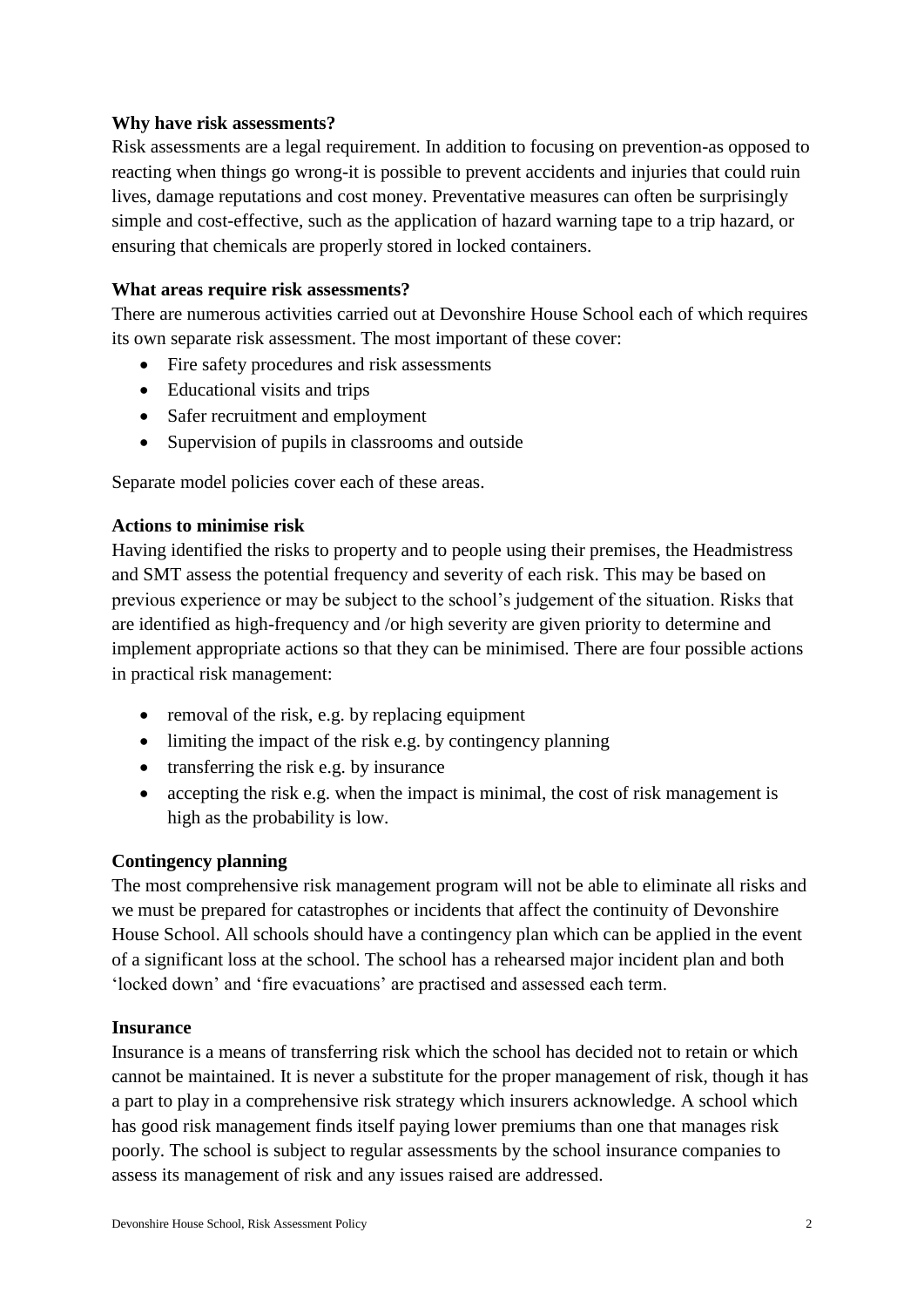The risk management process is reviewed on an annual basis and staff are trained in risk assessment at the beginning of each academic year

### **Risks to property**

The physical property assets of schools include all buildings, educational equipment, general contents, plant equipment and buildings under construction.

Information, for example pupil records, are also valuable assets.

Major risks to school buildings and property come from causes such as fire and water damage, which may be accidental or malicious, subsidence, explosion and theft. The risks of major damage occurring are generally termed low frequency/high severity risks, which means they are relatively unlikely to happen but likely to result in serious damage and or substantial financial loss if they do occur.

The school undertakes regular assessments by outside specialists to assess the condition of premises and property. All concerns or recommendations are addressed within any required timescale.

The majority of property losses experienced in school results from small thefts and low-key vandalism or accidental damage to buildings. These risks are described as high risk/low severity. Whilst these events are uncommon the school undertakes a full review each time to assess whether measures can be put in place to prevent further incidents.

# **Risks to people**

Just as real are the risks faced by pupils, staff and others who use or access the school premises. Threats to physical safety can be obvious and direct, such as from failings in the structure, or less directly obvious for example slipping on a wet floor or falling over equipment. Such accidents not only cause pain and suffering to those experiencing them but also expose schools to liability risks.

At Devonshire House risk assessments are made of all public areas (format A from appendix taken HSE as a checklist for classrooms) at the beginning of the academic year and updated at the beginning of the two subsequent terms. All staff are trained in how to complete risk assessments as part of the September inset programme every two years.

The facilities team undertake an annual full assessment for premises and the facilities manager conducts a weekly walk around. Notes are taken of any issues and these are prioritised by the facilities manager and then addressed by maintenance staff.

Staff at all trained in basic Health and safety and all guidelines with regard to signage of spillages and clearing away of equipment are followed.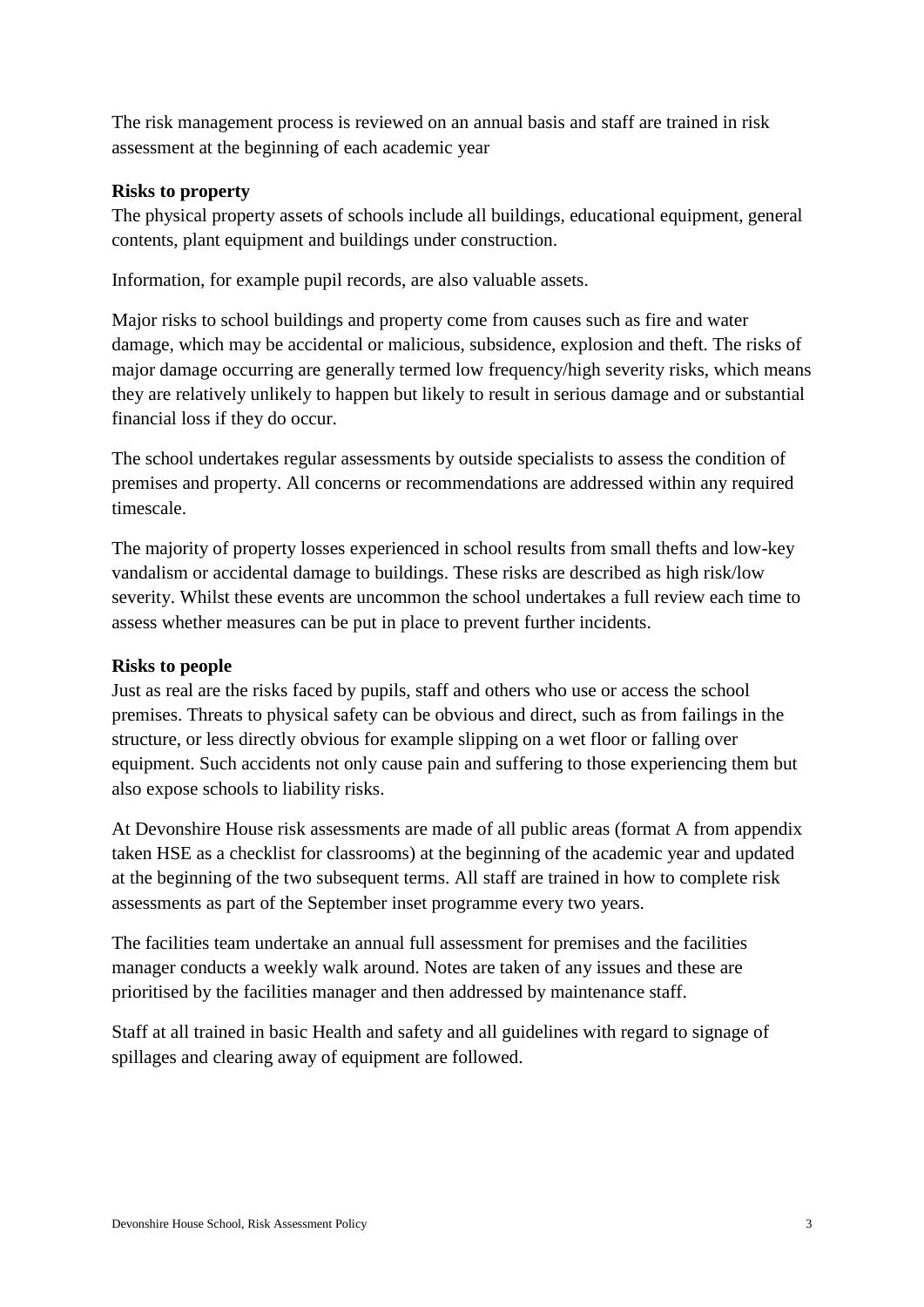### **Educational risks**

- science experiments
- design technology
- each sport and PE activity
- $\bullet$  art
- $\bullet$  music

At Devonshire House School a risk assessment is written for all extra-curricular trips and visits. We subscribe to the CLEAPPS advisory service that provides model risk assessments for our lessons in science and design and technology. We provide professional training courses where appropriate for both teachers and technicians who work in science and D and T. All teaching staff and classroom assistants receive regular induction and refresher training in risk assessments tailored to their specific areas.

For new venues and for all residential trips a risk assessment visit is made beforehand and risk assessments are obtained from each venue.

### **Pastoral**

The focus of our pastoral policy is to ensure that every student leaves as a competent, articulate young adult capable of keeping themselves safe on the streets, in the home and in all situations. Our PSHEE programmes and assemblies are directed towards promoting and increasing understanding as the student develops, of the risks that exist in both in the real and the electronic worlds, and on sensible precautions that should be taken. Our science lessons encourage tutors to conduct their own safety-related research into the potential hazards of chemicals, gas, electricity and flammable materials.

### **Medical and first aid**

The school nurse maintains the risk assessments for first aid and all other treatments and procedures. Accident forms are maintained in the medical room is and staff rooms and the school nurse is responsible for ensuring that accident reports are passed to the headmistress. The school's separate first aid policy explains the procedures that we would follow in the event of a medical emergency. All accident reports are reviewed by the headmistress and school nurse and any pattern's emerging are discussed the health and safety meetings.

### **Safeguarding**

As safeguarding policies and training for all staff form the core of our child protection risk management. Safer recruitment policies and procedures ensure that the school is not exposed to the risk of employing staff who are barred from working with children, and are not allowed to work in the UK. This regime is extended to everyone in our community enabling us to minimise the level of risk.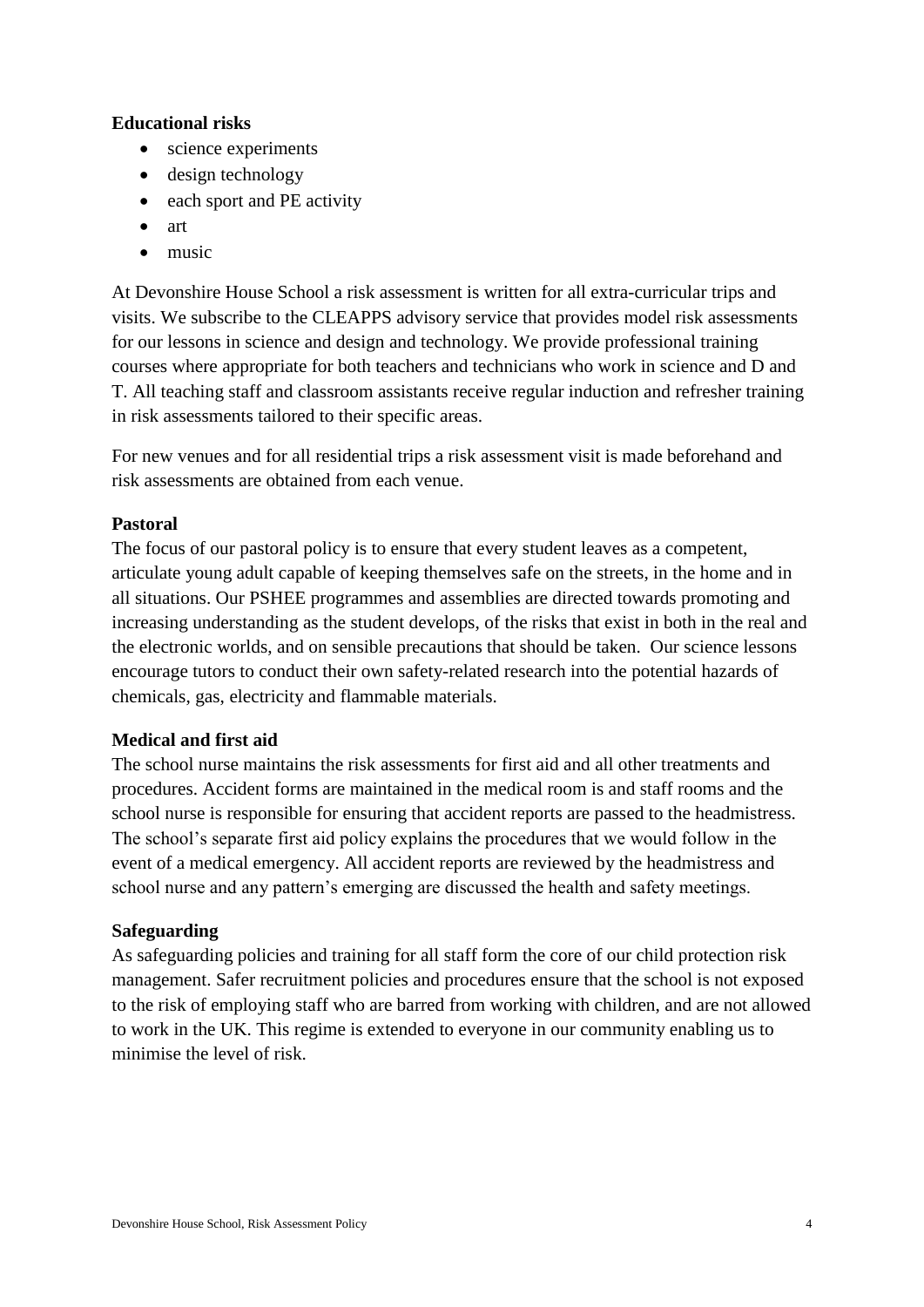### **Support areas**

Catering and cleaning: our contractors are aware that risk assessments and training are required for every item of catering and cleaning equipment, as well as for manual handling, slips and trips and the control of substances hazardous to health (COSHH). Induction and refresher training covers risk assessments, protective equipment and safety notices.

School keeping and security: risk assessments cover every room, the laboratory, stairs, corridor and emergency exit in the school. Particular emphasis is in training is given to minimising the risk of both fire and to security by adhering to good practice. Risk assessments also cover manual handling, working at heights, and asbestos. Induction and refresher training covers risk assessments, protective equipment and safety notices.

Maintenance: risk assessments and training is required for every tool and item of equipment, as well as for manual handling, slips and trips, working at height, asbestos, control of contractors on site, electricity, gas, water, and the control of substances hazardous to health (COSHH). Induction and refresher training covers risk assessments, safe working practices, communication and health and safety notices and protective equipment.

Outside area: risk assessments and training is required for key tools and machinery, as well as for manual handling, slips and trips, working at height, use of pesticides, storage of flammable is and COSHH. Induction and refresher training covers risk assessments, protective equipment and safety notices.

Office staff: risk assessments are required for the date display screen equipment and cables used by those staff (primarily office-based) who spend the majority of their working day in front of a screen.

#### **Access by students**

Risk assessments for all areas of the school reinforce the policy of ensuring that our students do not have supervised access to potentially dangerous areas such as science laboratory, design technology workshop and ICT rooms. Where practicable, doors to these areas are kept locked when not in use. Students are only allowed access when accompanied by a member of staff. Students do not have access to the facilities and catering working areas of the school.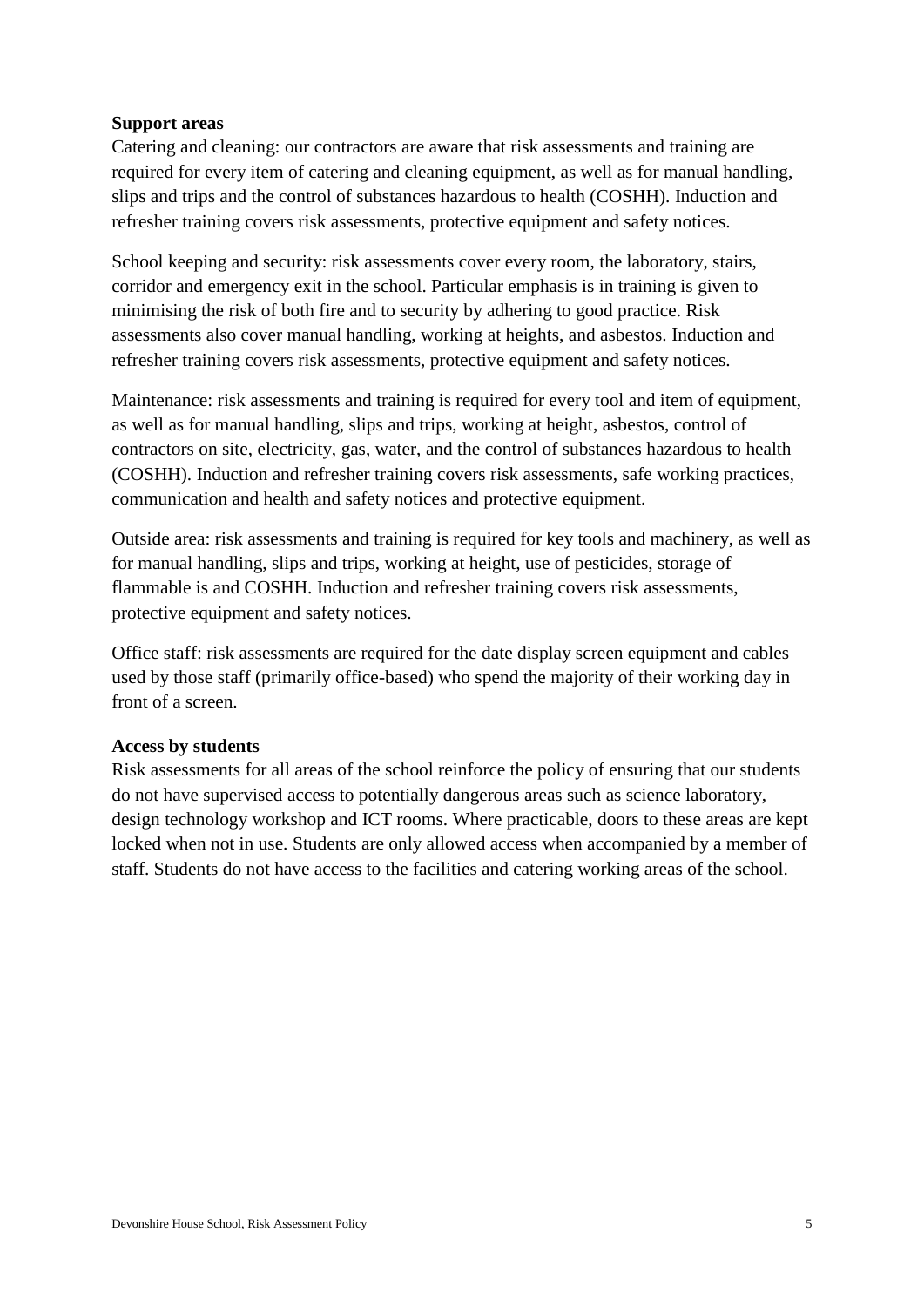### **Conducting a risk assessment**

At Devonshire House School we use three different formats of risk assessment.

### Format A

Is used for all areas of the school and is completed at the beginning of the academic year and returned to the health and safety officer. He then, in discussion with facilities manager, ensures that any risks highlighted are addressed. Staff are asked to review these in terms two and three to report whether any further changes are needed.

### Format B

Is used for all trips and visits and school events such as prize day, school fete etc. They are completed before any trip/event is agreed to and are submitted to the Headmistress at least a week in advance.

### Format C

Is used for subject risk assessments as in Science, PE, DT and extra trips. These are completed at the beginning of each academic year for all three terms and reviewed by the Headmistress.

### **Medium risk activities**

We undertake a few medium risk activities such as skiing and Outward Bound activity holidays but only using specialist/qualified instructors. Some of the scientific experiments carried out also have a higher rating. Students are always given a safety preaching briefing before participating in these activities, and are expected to wear protective equipment and to follow instructions.

# **Specialist risk assessments and high risk activities**

We always employ specialists to carry out high risk tasks at the school. The facilities manager arranges for specialists to carry out the following risk assessments:

- fire safety
- asbestos
- Legionella
- gas safety
- electrical safety of buildings
- work at high levels
- work with lead
- safety of long Hall seating
- Long Hall stage lighting
- $\bullet$  lift
- adventure playground/playground equipment